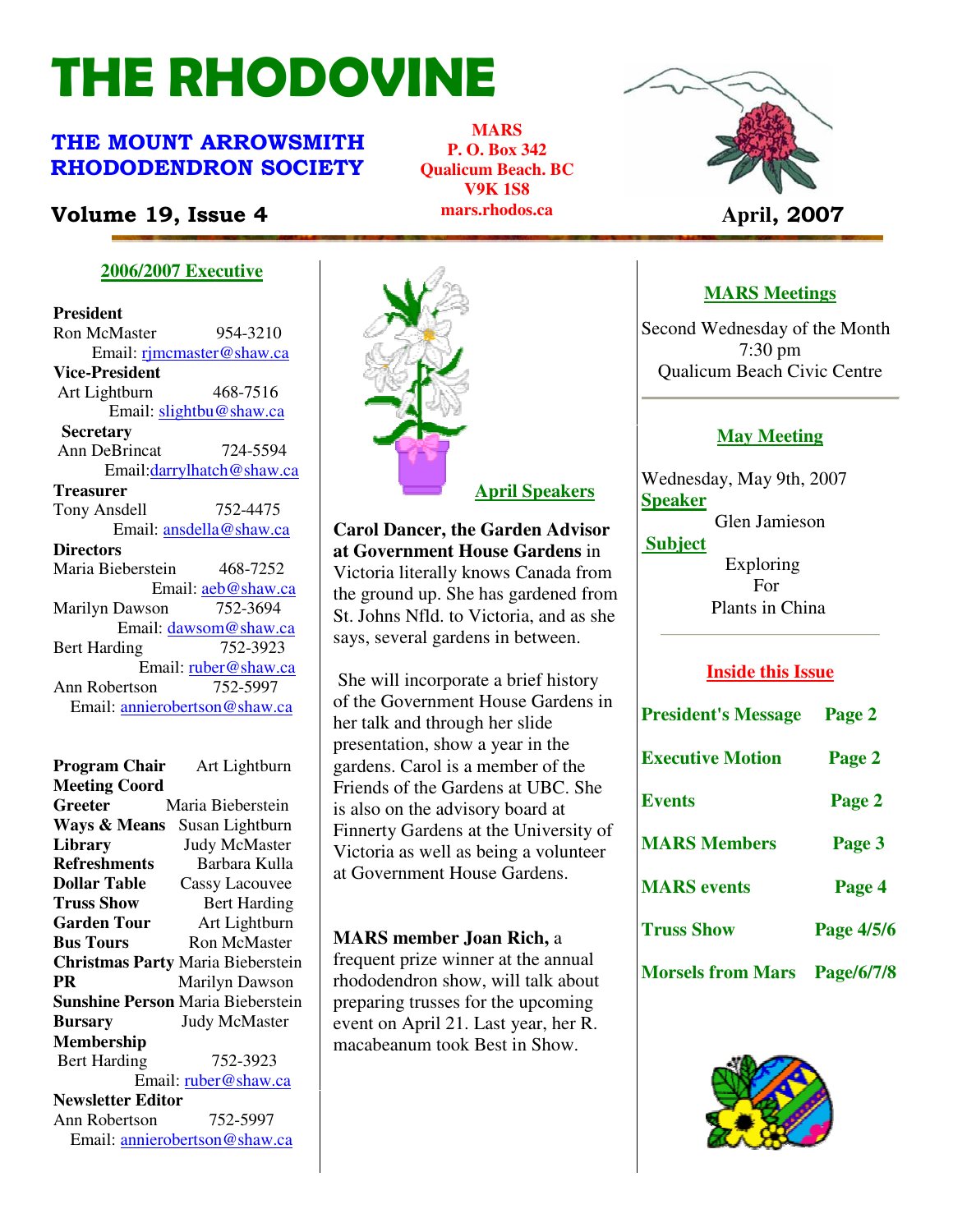

#### **President's Message**

Not much time to prepare an appropriate President's message this month. The job I got talked into for a couple of months last summer is now in its ninth month and it's keeping me very busy. The other big job that I have is now much bigger than I anticipated as well, which probably is the same for a many of you. That is getting our yard back into shape after all those storms this winter. I am about to take my  $13<sup>th</sup>$  truck load of debris to the dump and there will be a few more yet. We had a lot more damage than we expected Happy Gardening, now that spring might really be here. Ron McMaster President

# **Executive Motion**

Members will be asked to vote at our next meeting on this motion put forward by Judy McMaster. "I move that MARS offer a \$500 award to a student residing in District 69 or 70 and who is enrolled in the Horticulture Technician program at Malaspina University-College. The student must have demonstrated academic achievement and proficiency in the field. Financial need may also be considered. The award is to be managed and administered by Malaspina's Scholarship and Awards Committee*"*

### **EVENTS**

#### **Vancouver Island Species Study**

All five Vancouver Island rhododendron clubs have named representatives and alternates to a steering committee to organize a species study session on Vancouver Island. The committee will be starting discussions on the content of these sessions in the near future.

For more information phone Art at 468-7516

#### **Milner Gardens Spring Plant Sale & Festival**

April  $21<sup>st</sup>$  &  $22<sup>nd</sup>$ , Milner Gardens and Woodland, 2179 West Island Highway, Qualicum Beach 10:00am to 4:00pm

Add a piece of this Heritage Garden to your own garden. A large selection of propagated material will be offered for sale. The festival also features various gardening demonstrations and advice, live music and afternoon tea.

#### **Master Gardeners**

Watch for the Master Gardeners who will be volunteering their time at many of the garden centers over the next few months, mostly on Saturdays and Sundays. They will be available to share their knowledge with us and answer questions. We will also see them at our own Truss show and plant sale.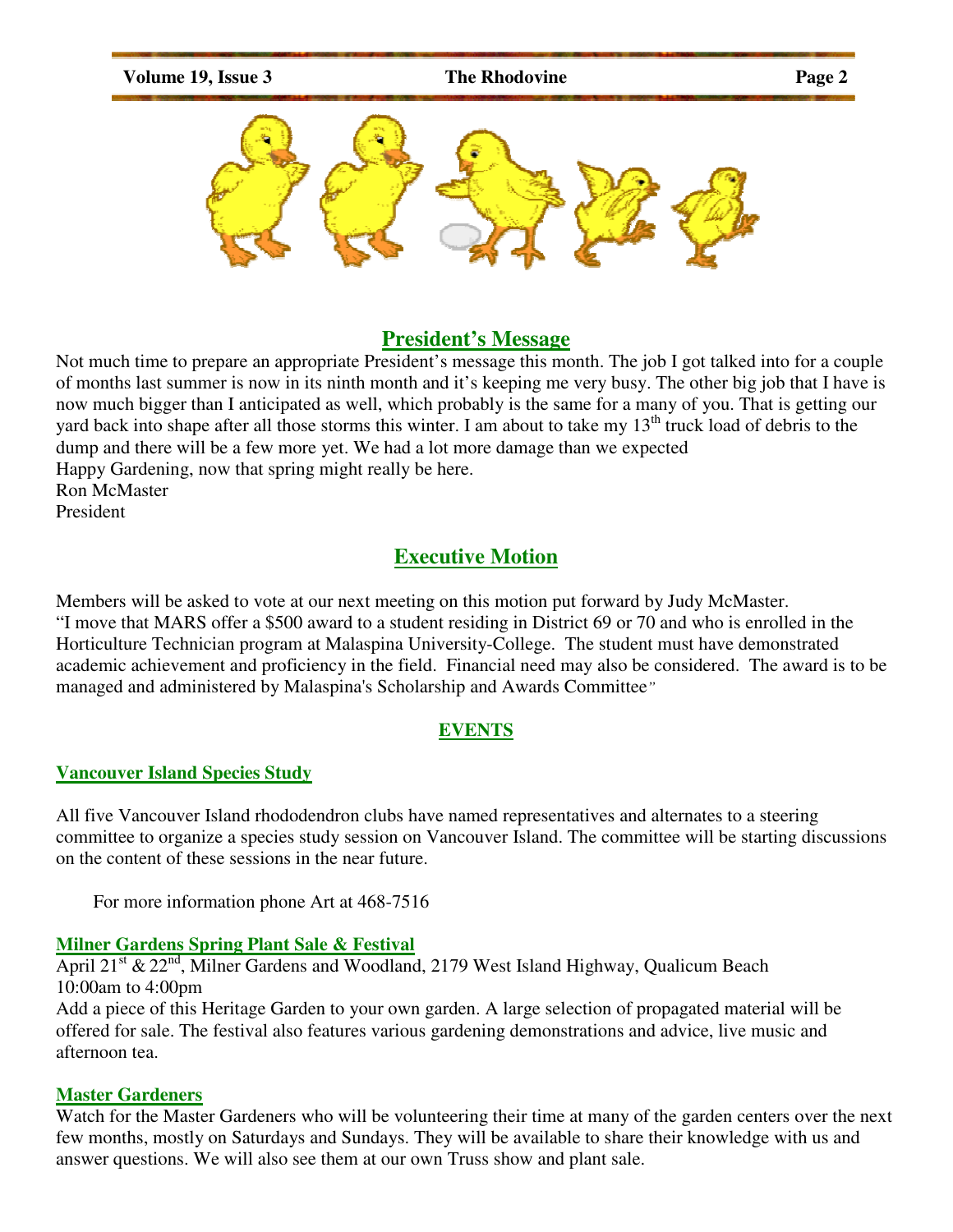# **Mars Members**

#### **Welcome to our new member Jab Kellett**

Born and raised in U.K, mother English, father Canadian. Spent most of my life in UK, but finally persuaded my husband to retire to Canada four years ago. No children, 1 miniature schnauzer (Max), now 11 years old. Originally trained to teach English, then retrained for Personnel Management, came to Canada to spend time with family, went back to UK, got married, then assisted husband in running his business. In 1990 started learning bookbinding and book conservation, and worked as self-employed bookbinder. In 1996 started publishing and making miniature books, which turned into an occupation, and now takes up most of my time. (Further info, see website www.dewaldenpress.net) Have always been very interested in gardening, but previous gardens were on chalk, so am delighted to be able to grow acid loving plants, especially Rhodos.

#1 Garden issue - thin sandy soil and the azalea galls on my Nol's Variegata azalea

**Favourite Plant**: Spring - **Snow Lady**, which I can see from my bedroom window and cheers me. Summer - Magnolia Grandiflora - just love those huge blooms.



 Best regards, Jan Kellett

#### **R.Snow Lady** (leucaspisXciliatum) 30", -5F, E, 3-4/4-5/4.

The right name was picked for this plant. In flower it might remind you of new fallen snow. It's soft, fuzzy green leaves dress it like a real lady. Flowers well in deep shade. Much appreciated because it buds easily and blooms early. (Information from Greer's Guidebook)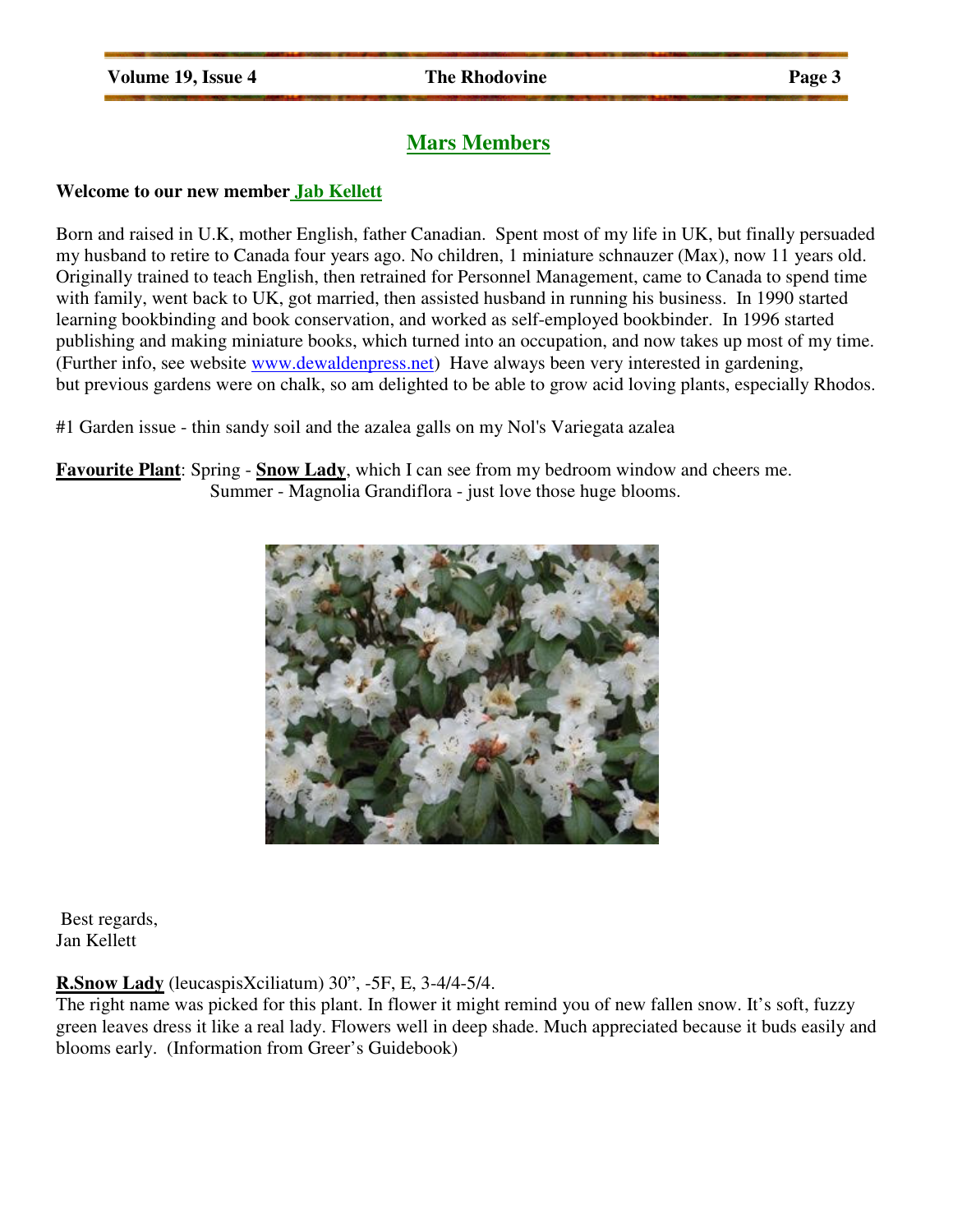| <b>Volume 19, Issue 4</b> |  |  |
|---------------------------|--|--|
|                           |  |  |

**The Rhodovine 2 Page 4** 

Don't forget our new venture, the **Oceanside plant sale** at Coombs.

MARS is planning to participate again in the Oceanside Garden Show in Coombs on April 28 and 29, selling plants and Garden Tour tickets as well as handing out information. Kay Burgoyne will be one of the guest speakers.

Barbara Kulla and Marilyn Dawson are spearheading MARS' contribution, but they need your help. Members are asked to look around their garden and see what they can divide and pot up for the sale.

Completed forms can be handed in at the April meeting, where there will be more information about delivery of donations. If you need pots, or can donate pots, let us know; if you need help with the potting, be sure to speak up.

# **GARDEN TOUR May 2007**

The garden tour arrangements are progressing well, with thirteen very good gardens selected by Maria Bieberstein and Marilyn Dawson. The area covered this year is from East Qualicum to San Pariel. The garden sitter sign-up board will be passed around at the upcoming meeting, so please pick a garden. We also need two more volunteers for the phone reminder the night before the tour.

Art Lightburn. Tour Chair

# **TRUSS SHOW**

**CATEGORIES FOR APRIL 21 2007 TRUSS COMPETITION**

**COLOUR COLLECTION LAX TRUSS PINK BLUE RED WHITE SPECIES SPRAY FOLIAGE NOVICE HAMMERHEAD BEST IN SHOW -SMALL LEAF BEST IN SHOW - LARGE LEAF POPULAR CHOICE** 

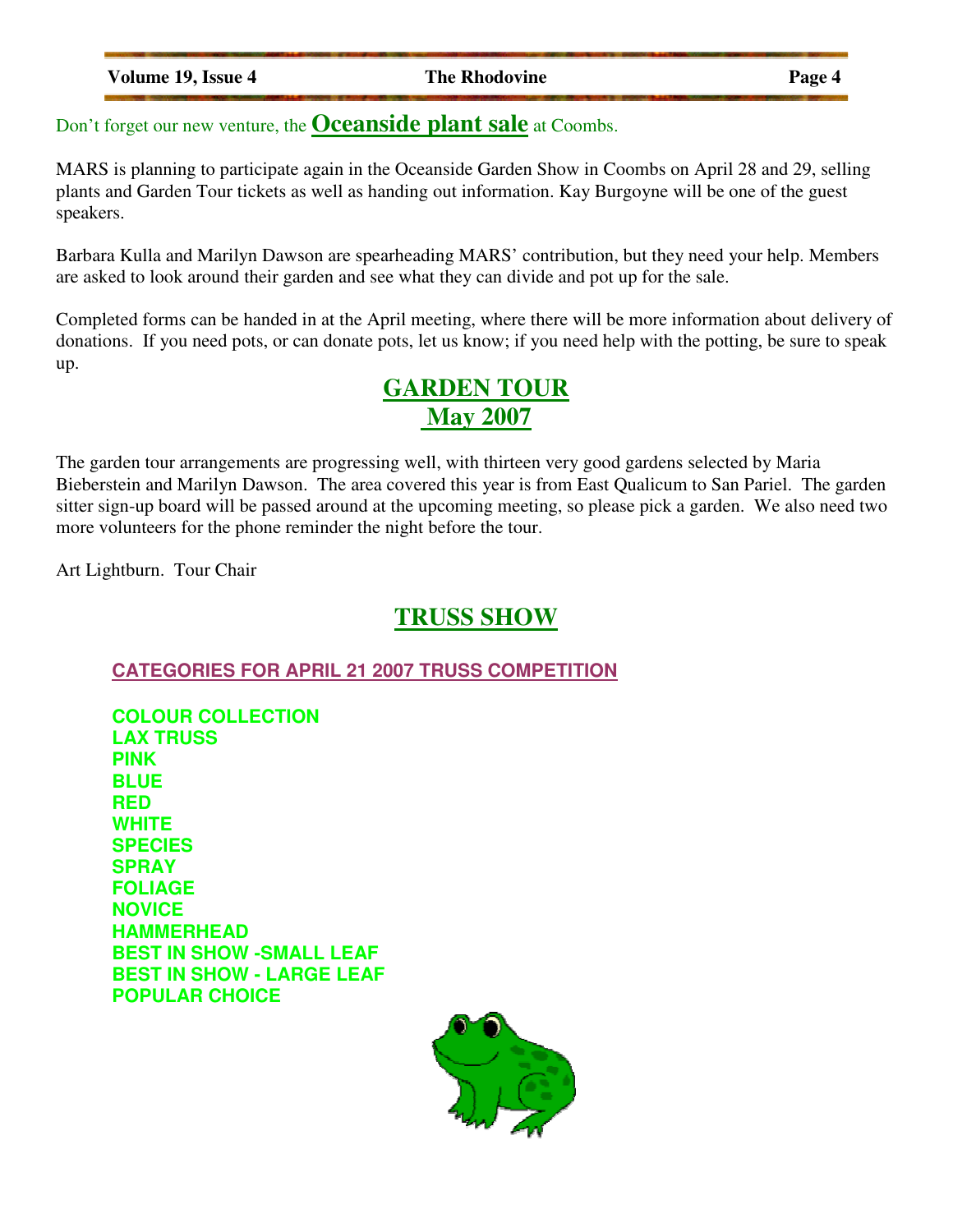#### **Volume 19, Issue 3** The Rhodovine Page 5

# **Truss Show**

#### **Truss Show Regulations**

#### **1. Eligibility**

- Exhibits will be accepted from members of MARS and non-members in the area.
- All members of a household will be considered to be 1 exhibitor.

#### **2. Entries**

- All entries shall have been grown by the exhibitor for at least 6 months and primarily cared for by the exhibitor.
- Only 1 entry of each name in each category per exhibitor
- R. macabeanum, however could be entered in the species category as well as in the appropriate color category
- Extra blooms are encouraged and will be for display only
- All entries should be taken from plants grown without artificial protection
- Special exhibition table for Vireyas, Madenii and other tender Rhodos.

#### **3. Definitions**

- Species: Botanically identified plants originating from seeds or cuttings
- Hybrid: Plants resulting from crossbreeding of more than one species, Hybrid or combination thereof.
- Truss: a single rachis. i.e. all florets coming from one bud
- Spray: Multi-stems emerging from a single stem
- Hammerhead: Truss with multiple rachis emanating from a single terminal.

#### **4. Exhibitors**

- Shall make an effort to identify the exhibits
- Entries will be accepted from 7:00 to 8:45 am at the Parksville Curling Club
- Entries and ribbons may be removed from 2:00 to 3:00 pm.

#### 5. **Preparation of Trusses**

- Blooms should be selected when they are at the peak of their development
- Trusses should be cut from well watered plants during the coolest part of the day
- Trusses should be carefully groomed. Damaged or dead twigs, leaves, bud scales and flower pips should be removed
- Cleaning or washing of leaves is advised but no artificial polishing is allowed
- Prepare the cut end of the truss or spray so that water is taken up readily
- Use suitable containers to retain water during transportation to the show
- The use of chemical additives to preserve bloom freshness is approved.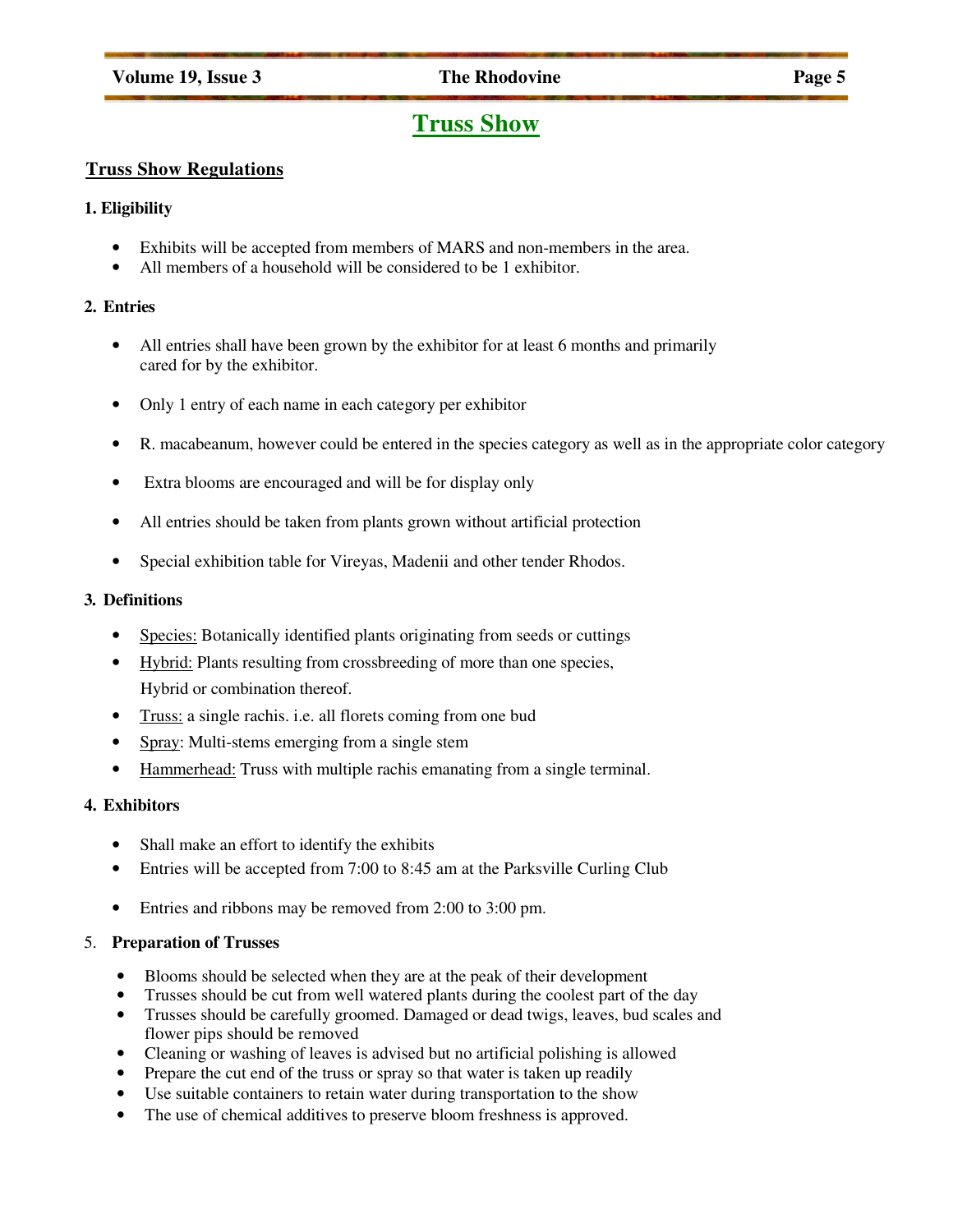

**"Lord Roberts"**

(Photographed Susan Lightburn)

# **Mount Arrowsmith Rhododendron Show**

**Guide for Participants** -Both club members and non members may enter

**Entry of Trusses** will take place on from 7:00 am to 8.45 am

#### **Entering Trusses for the Rhododendron Show is a four-step process:**

#### **1) Register**

When you enter the curling club, go to the registration table and speak to a registrar. You will be assigned a competitor number and given a number of dots with your number on them, one for each Truss you are entering. Go

Go to the Labeling Table and give them your list of Truss names.

**You can enter as many trusses as you wish in one category but they must be of different names**

#### **2) Put Trusses in bottles.**

The Registrars will direct you to a table to work on. Nearby is a table with bottles and corks. Take one bottle for each Truss, put one of your dots on the bottom of each bottle (Don't turn the bottle over, it's full of water), put a Truss into each bottle using the corks to secure the Truss if you need to.

#### **3) Label Trusses**

Leave your Trusses on the Work Table and go to the Labeling Table. There, you will be given a label for each Truss on your list. Take your Trusses and labels to the Holding Tables at the exhibition level.

#### **4) Position Trusses in their categories**

Take your Trusses, one or two at a time, from the Holding Table and place them in the appropriate categories. Put the labels on a stand in front of each Truss. All categories will be clearly labeled. There will be people available to help you choose the correct category for your Trusses. Entries in the wrong category (such as a white rhodo in the Red Category) will not be judged. Return to the Holding Table and get your next Trusses. Repeat until all your Trusses are in place.

#### **All Trusses must be in place by 8:45 am so that judging can start on time. Trusses that are not in position bv 8:45 am will be for exhibition only**

### **Please bring as many extra trusses for the exhibition table as you can.**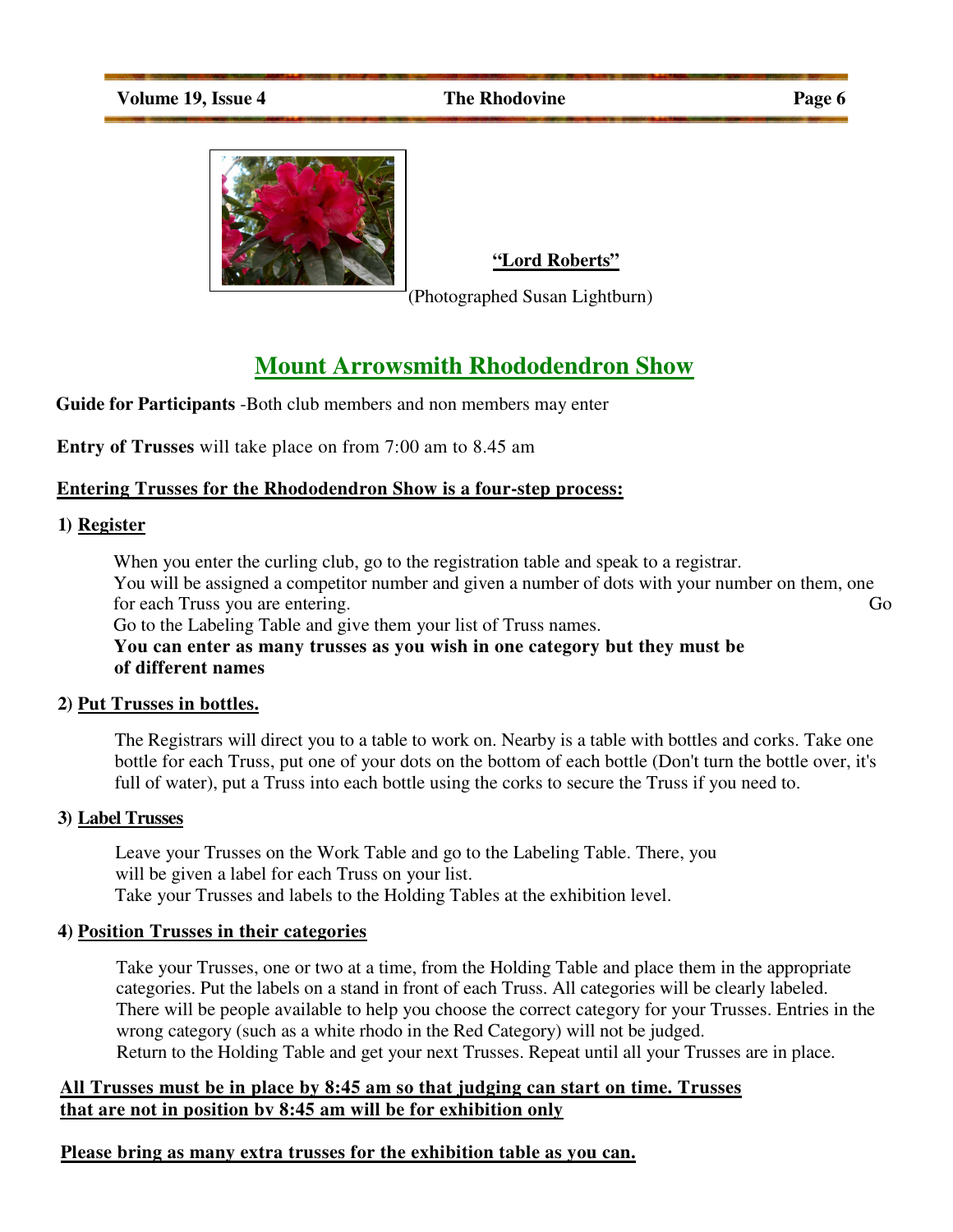# **Morsels from MARS**

# **Terry's Tips**

- Fertilize from now until mid May.
- Time to prune when new growth appears.

### **Who am I?**



Beautiful spring rhodo that has lost its name. Submitted by our new member Jan Kellett.

### **Do you have any burning questions or ideas to share with our members?**

**Qualicum Garden Club** has invited our members to join them in any of their bus tours this year. This includes trips to gardens in Victoria, Cambell River and Cowichan. If interested find out more at our meeting.

> **Happy Easter Happy Easter Happy Easter**